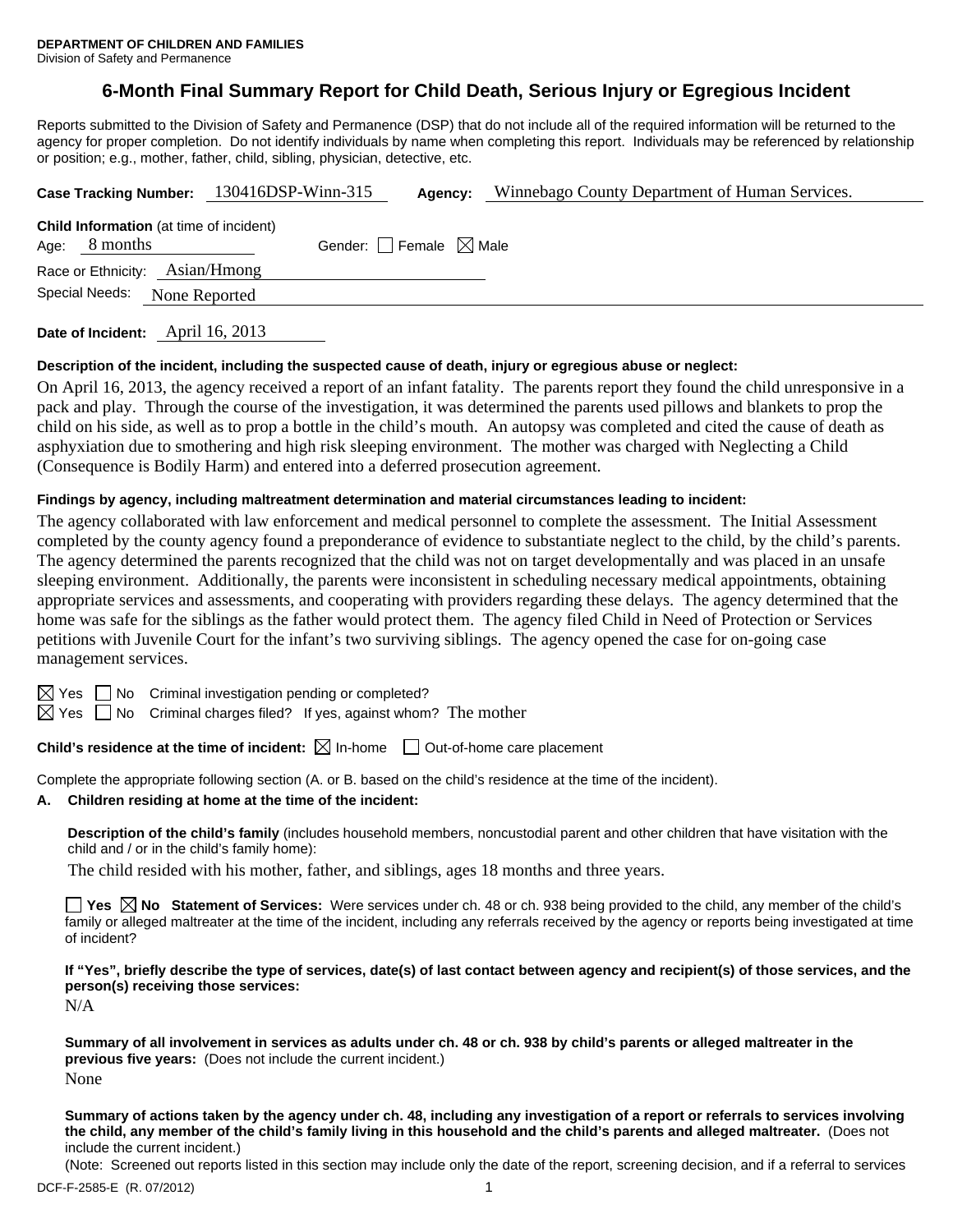occurred at Access. Reports that do not constitute a reasonable suspicion of maltreatment or a reason to believe that the child is threatened with harm are not required to be screened in for an initial assessment, and no further action is required by the agency.)

# On 12/13/2011, a CPS report was screened out.

On 12/20/2012, the agency screened in and assessed allegations of neglect to the oldest child, by the mother. The agency found insufficient evidence to substantiate the allegations of neglect to the child.

#### **Summary of any investigation involving the child, any member of the child's family and alleged maltreater conducted under ch. 48 or ch. 938 and any services provided to the child and child's family since the date of the incident:**

The Initial Assessment completed by the county agency found a preponderance of evidence to substantiate neglect to the child, by the child's parents. The agency determined the parents recognized that the child was not on target developmentally and was placed in an unsafe sleeping environment. Additionally, the parents were inconsistent in scheduling necessary medical appointments, obtaining appropriate services and assessments, and cooperating with providers regarding these delays. The agency determined that the home was safe for the siblings as the father would protect them. The agency filed Child in Need of Protection or Services petitions with Juvenile Court for the infant's two surviving siblings.

On 7/19/2013, the mother gave birth to a child, and the agency took temporary physical custody of that child and placed her in a foster home. The agency filed a Child in Need of Protection or Services petition with Juvenile Court regarding the newborn. The agency opened the case for on-going case management services.

## **B. Children residing in out-of-home (OHC) placement at time of incident:**

# **Description of the OHC placement and basis for decision to place child there:**  N/A

#### **Description of all other persons residing in the OHC placement home:**  N/A

**Licensing history:** Including type of license, duration of license, summary of any violations by licensee or an employee of licensee that constitutes a substantial failure to protect and promote the welfare of the child. N/A

## **Summary of any actions taken by agency in response to the incident:** (Check all that apply.)

| $\boxtimes$ | Screening of Access report                           | Attempted or successful reunification             |
|-------------|------------------------------------------------------|---------------------------------------------------|
|             | Protective plan implemented                          | Referral to services                              |
| NOMMO       | Initial assessment conducted                         | <b>Transportation assistance</b>                  |
|             | Safety plan implemented                              | Collaboration with law enforcement                |
|             | Temporary physical custody of child                  | Collaboration with medical professionals          |
|             | Petitioned for court order / CHIPS (child in need of | Supervised visitation                             |
|             | protection or services)                              | Case remains open for services                    |
| $\Box$      | Placement into foster home                           | Case closed by agency                             |
| $\Box$      | Placement with relatives                             | Initiated efforts to address or enhance community |
|             | Ongoing Services case management                     | collaboration on CA/N cases                       |
|             |                                                      | Other (describe):                                 |
|             |                                                      |                                                   |

# **FOR DSP COMPLETION ONLY:**

## **Summary of policy or practice changes to address issues identified during the review of the incident:**

Under the Child Welfare Disclosure Act (Section 48.981(7)(cr), Stats.), the Department of Children and Families' (DCF) Division of Safety and Permanence (DSP) completes in an initial review the agency's practice for each case reported under the Act. A further practice review has been completed for case #130416DSP-Winn-315. As a result of this review process, the DSP determined the agency implemented efforts to improve the consistency and quality of intake procedures and safety assessment and decision-making practices.

# **Recommendations for further changes in policies, practices, rules or statutes needed to address identified issues:**

Based on the agency's effort and response to this incident and DSP review, no further policy, practice, or statutory changes are recommended.